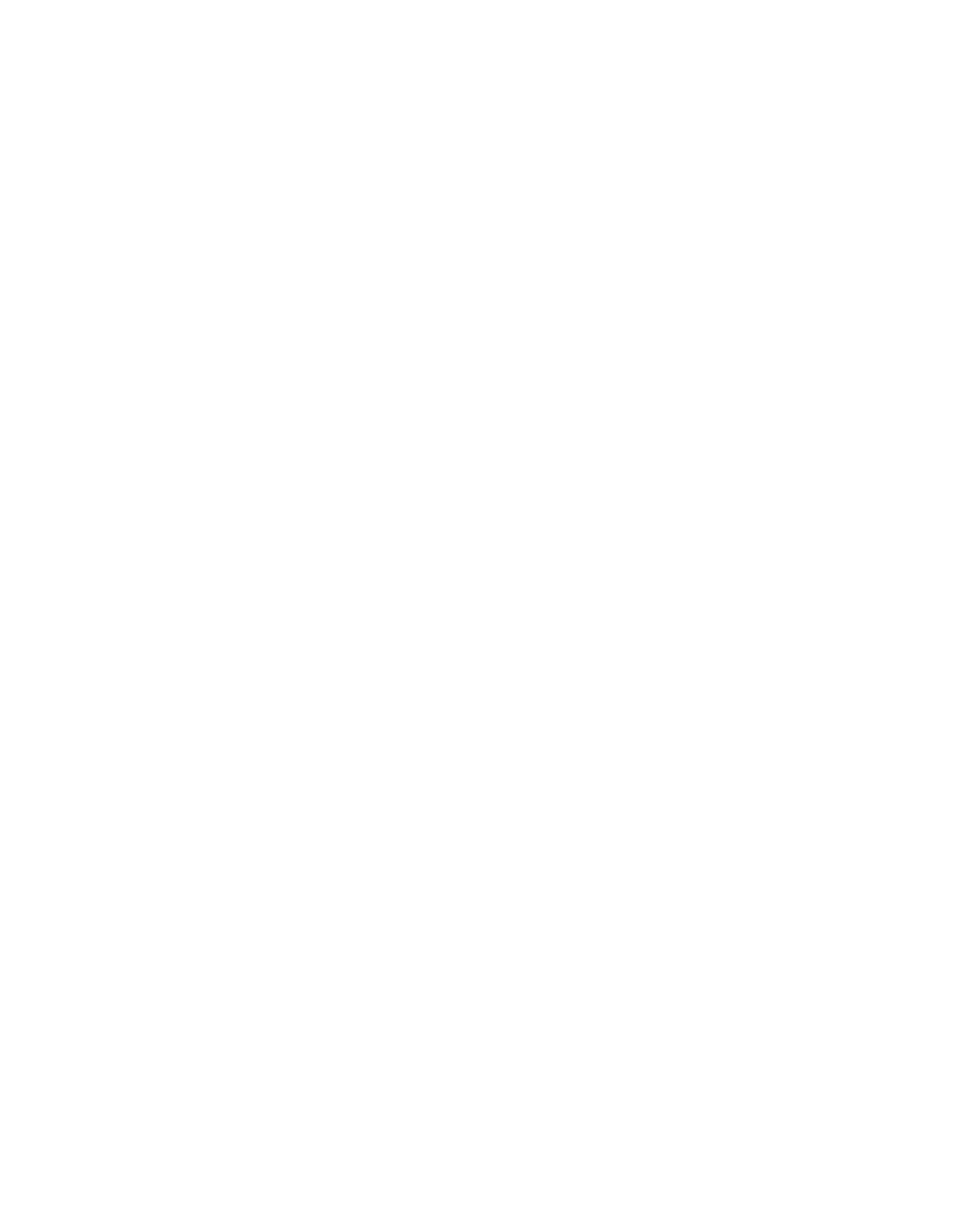### **Honoring the Dignity of Working People**

This is a moment when the labor movement is fighting for fundamental change in the workplace, for a new day of dignity and voice for all of America's workers. At this time, Labor Day is a time not only to celebrate the contributions of working people, but also to connect our struggle for dignity, democracy and collective voice on the job to the fundamental values of all faith traditions.

This Labor Day weekend, Sept. 2–5, 2022, provides a unique opportunity for state federations, central labor councils and area labor federations to reach out to faith congregations in their communities by organizing a Labor in the Pulpit, on the Bimah and in the Minbar program. Since the AFL-CIO is an inclusive organization, we want to be welcoming to diverse faith traditions in our local communities and outreach to faith groups who support labor's right to organize but may not have been approached in the past.

The Labor in the Pulpit, on the Bimah and in the Minbar program places union leaders as guest speakers in faith congregations so that they can speak about the values of equity, racial and economic justice; the solidarity that labor shares with the faith community; and, especially this year, how the PRO Act is a means to achieving a more just and equitable society for all.

It is also a time to remember the struggles working people endured to achieve the many benefits we now enjoy and take for granted:

- An eight-hour day
- Workers' compensation
- Overtime pay
- Pensions
- Health and safety laws
- Social Security
- Medicare
- Vacation days
- Unemployment compensation
- Family and medical leave
- Restrictions on child labor
- A minimum wage
- The right to organize for collective bargaining

Labor Day provides a unique opportunity for the religious community and organized labor to rediscover our common bonds: social justice, equality, the dignity of all people, racial and economic justice, and fair treatment in the workplace. It calls us to recommit ourselves to work together in partnership to be a witness to actualizing these values.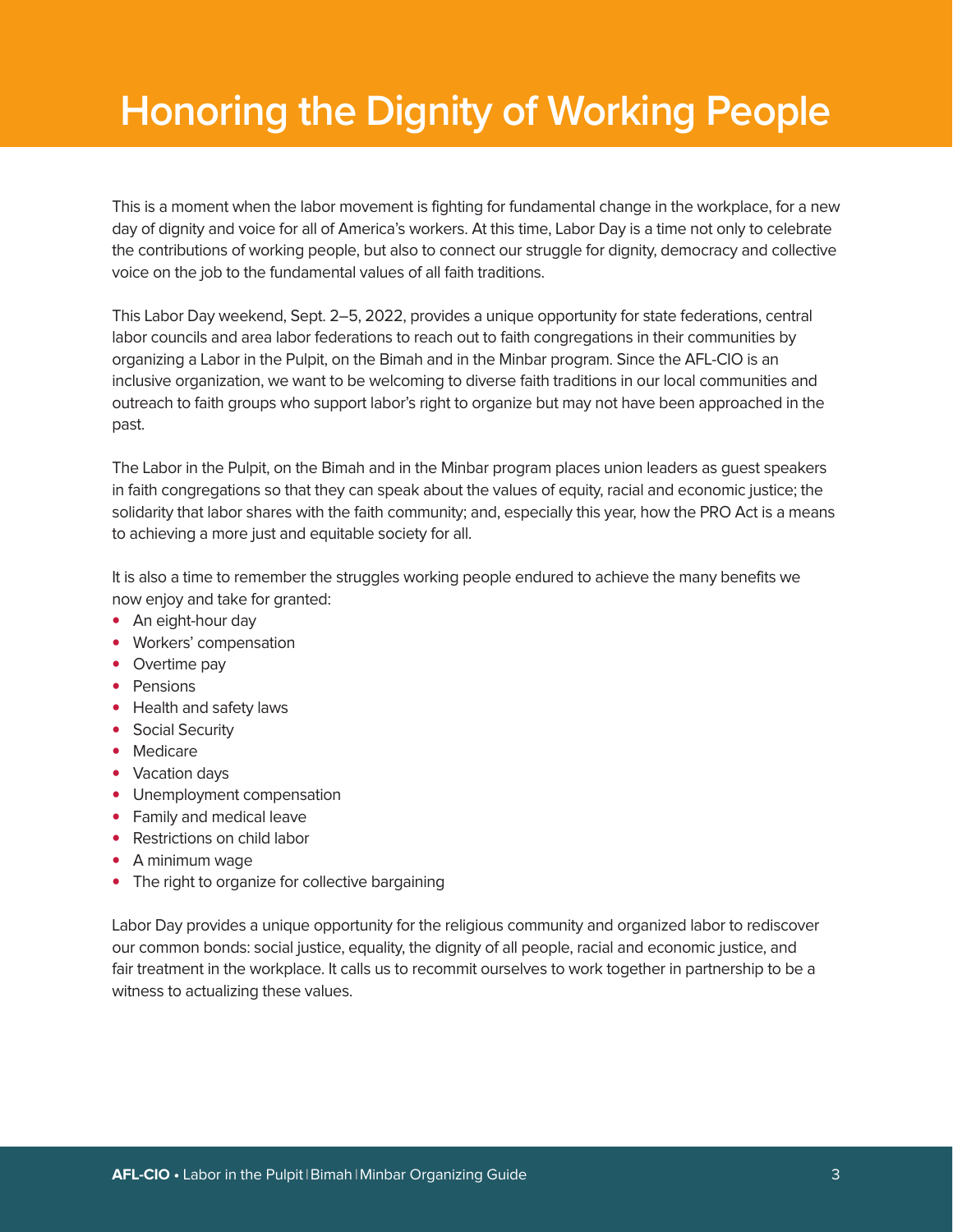### **Faith, Justice and Labor Day**

Each Labor Day, in cities across the country, interfaith and ecumenical organizations, local religious leaders, state federations, central labor councils and area labor federations work together to recruit union leaders and congregations to participate in Labor in the Pulpit, on the Bimah and in the Minbar. The program places union leaders, workers or worker advocates as guest speakers in congregations to speak out about their faith, work and the labor movement.

#### Why You Should Do It

Labor in the Pulpit, on the Bimah and in the Minbar provides congregants with a deeper understanding of the relationship between their faith and work. The program has served as a catalyst for closer cooperation between religion and labor in many cities and serves as a concrete step to establish ongoing relationships by unions, state federations, central labor councils and area labor federations with the local religious community.

Labor in the Pulpit, on the Bimah and in the Minbar demonstrates the way the religious community, unions and other worker advocates can work together to achieve social and economic justice and emphasizes the common values they share.

State federations, central labor councils and area labor federations can bring the program to congregations in their communities by simply following the steps outlined in this guide and utilizing the materials provided here.

**For more information, questions and any assistance you might need, contact: Michael Szpak, Religion-Labor Coordinator, AFL-CIO Civil, Human and Women's Rights Department at 202-637-5284 or by email at [mszpak@aflcio.org.](mailto:mszpak@aflcio.org)**

Also, please refer to the Resources section on page 11 for additional materials that will be helpful to you.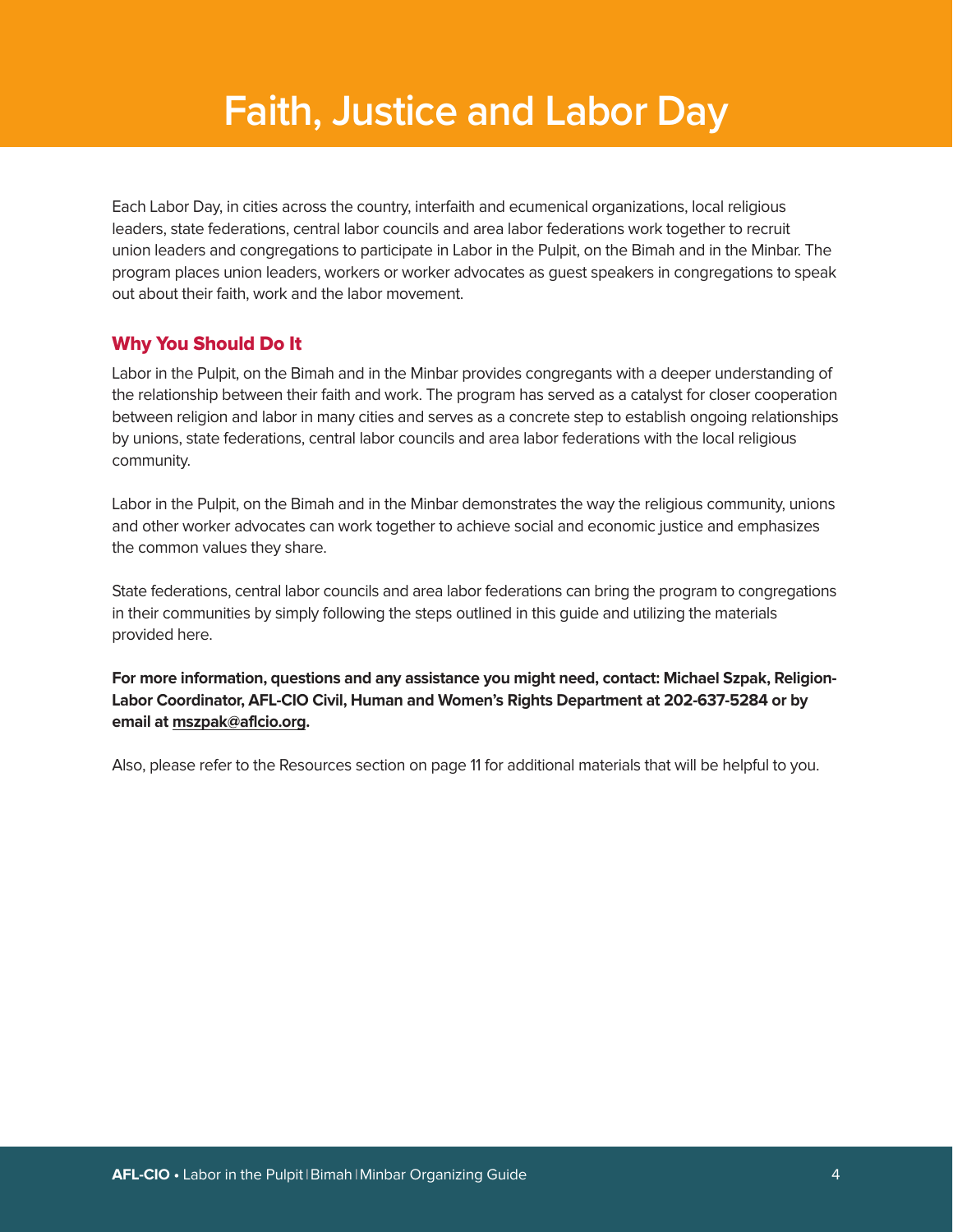### **Getting Started**

#### 1. Make the Decision and Set Goals

Set a manageable goal of placing speakers in one, five or more congregations. Be realistic while simultaneously accepting a challenge. Assign someone to work on matching speakers to congregations and, when possible, arrange a training program.

#### 2. Recruit Congregations

Recruiting congregations to participate is like all recruiting: It is best done personally. Below are some tips on identifying congregations that might participate:

- Survey state federation executive council members, central labor council and area labor federation delegates and union affiliates to identify congregations with whom union members are involved as a way to begin outreach.
- Determine whether the state federation, central labor council, area labor federation and affiliated unions already have relationships with faith leaders who have supported worker justice campaigns in the past.
- Contact AFL-CIO constituency groups in your area to determine what relationships they have developed in the faith community and whether they can assist with recruitment.
- Send recruitment letters to clergy whose faith groups support the freedom to join unions and then follow up (see [What Faith Groups Say About Worker Justice\)](http://www.aflcio.org/interfaithwj). You can find the names of faith leaders in these congregations on the internet.
- Partner with a faith labor group in your area, if one is active, to recruit congregations.
- If time permits, convene a meeting with key religious social action leaders in your area—for example, the social action director for the Catholic diocese, the president of the Black Ministerial Association, staff for the Jewish Community Relations Council, the president of Church Women United and an imam active in the community. Ensure that the religious leaders invited represent a variety of faith bodies: Catholic, Protestant, Jewish, Muslim and other faith groups that are significant in your community. At the planning meeting, review the basic outline of the program and ask everyone present to commit to recruiting a specific number of congregations. The recruitment of congregations by a faith group is very effective. A faith leader meeting of this type, if not feasible at this time, is a goal to aim for in the future.

#### 3. Recruit Speakers

Labor leaders who have spoken at services in past years have been pleased with the positive way they were received. Many were nervous ahead of time but found the experience rewarding. Recruiting for the first year may be the hardest! The easiest way to recruit speakers is to ask each union involved with the program to agree to provide a specific number of speakers. You also can invite workers and worker advocates to speak at the event.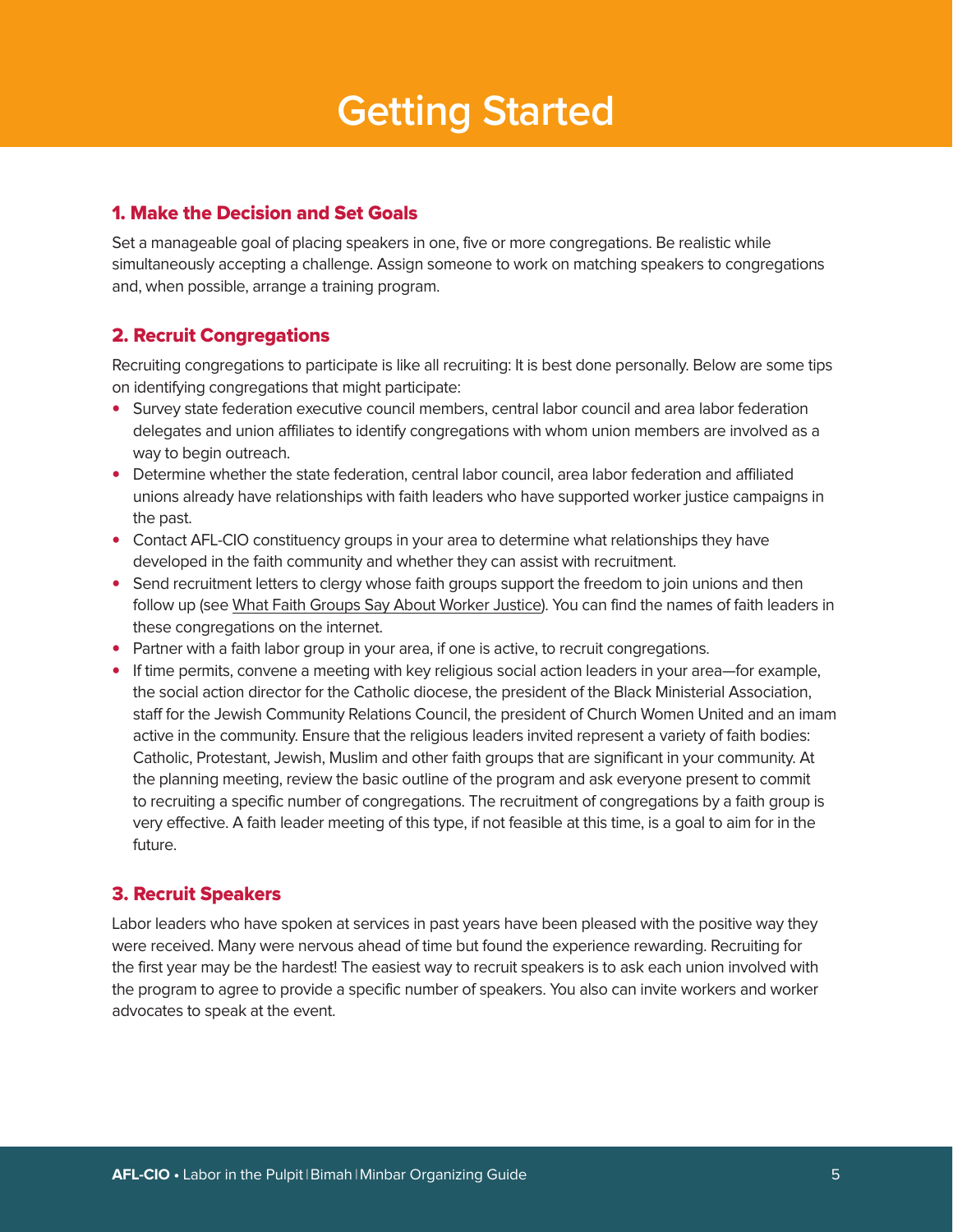#### 4. Match Congregations With Speakers

Following are some of the factors to consider for matching union speakers and congregations:

- **Languages other than English:** What language is needed for the service, and which speaker is fluent in that language? If a speaker is not fluent in the dominant language of the congregation, can a translator be found?
- **Faith tradition:** Union leaders, workers and worker advocates tend to be most comfortable speaking in congregations with which they are familiar. Whenever possible, match speakers with their own congregation or faith group.
- **Geography:** Avoid asking people to drive long distances unnecessarily.

#### 5. Contact Speakers and Congregations

Once a match has been made, contact the speaker and the congregation. Urge the speaker to call the pastor, rabbi or imam as soon as possible.

#### 6. Prepare the Speakers

Many speakers may be unsure about what to say in their presentation. A sample outline of a message for speakers is provided. State federations, central labor councils and area labor federations should consider hosting a training session for speakers if possible. Otherwise, each speaker should receive a one-on-one orientation before their presentation to make sure they feel comfortable.

#### 7. Promote Your Program

One of the goals of Labor in the Pulpit, on the Bimah and in the Minbar is to reach a wider audience with a message of the crises facing working people and the concern of the religious community. We will provide a sample news release that you can share with your local newspaper's religion or community news editor. We also will provide social media materials.

#### **Within the Congregation**

Ask religious leaders to start placing a Labor in the Pulpit, on the Bimah and in the Minbar announcement in their bulletins or newsletters or on their website before Labor Day.

#### **SAMPLE ITEM FOR A CONGREGATION NEWSLETTER, BULLETIN OR WEBSITE Guest Labor Day Speaker**

#### **PROMOTIONAL CHECKLIST**

- Send any handouts and the news release to the congregations a few weeks before Labor Day.
- Send a news release for the religious affairs pages of local newspapers.
- $\nabla$  Place announcements in the state federation, central labor council or area labor federation newsletter; local union newsletters; and on websites.
- **Z** Announce Labor in the Pulpit, on the Bimah and in the Minbar events at central labor council and area labor federation meetings.

On [the Friday before, Saturday before or Sunday before Labor Day], we will join with congregations across the nation in the annual Labor in the Pulpit, on the Bimah and in the Minbar program. Nationally sponsored by the AFL-CIO, this is an opportunity to educate ourselves about the labor movement and issues impacting workers in general. [Name of speaker] will join us on [date] to speak on what it means to be a person of faith and a [union member/worker/worker advocate].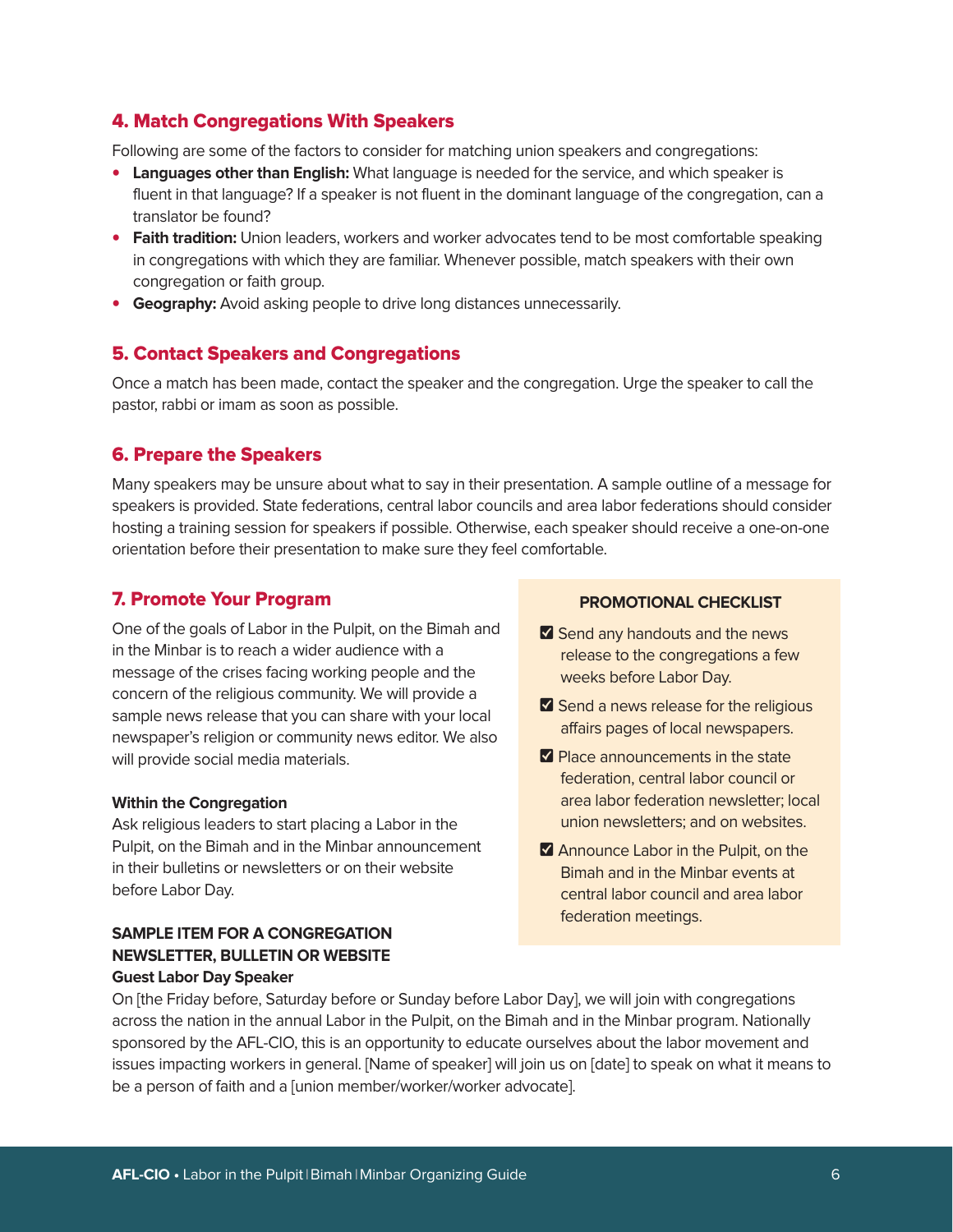#### 8. Evaluate and Follow Up With Congregations

Participating in Labor in the Pulpit, on the Bimah and in the Minbar can initiate new, long-term relationships and a stronger commitment to improving the lives of workers.

**Evaluation:** Find out what worked and what didn't work by conducting a survey. Seek suggestions and comments from all speakers and all religious leaders whose congregations participated in the program. The following are some suggested survey questions:

On a scale of 1–10, with 1 representing the lowest and 10 the highest, rate the following: For Speakers:

| How did the speaker feel about their presentation?      | 1 2 3 4 5 6 7 8 9 10                |
|---------------------------------------------------------|-------------------------------------|
| How was the presentation received by the congregation?  | 12345678910                         |
| Would the speaker participate in the program next year? | $\Box$ Yes $\Box$ No $\Box$ Unknown |
| Any additional comments:                                |                                     |
|                                                         |                                     |

#### For Pastor/Rabbi/Imam:

| How did the pastor/rabbi/imam think the congregation                                                   |                                     |
|--------------------------------------------------------------------------------------------------------|-------------------------------------|
| received the information presented?                                                                    | 12345678910                         |
| Was the pastor/rabbi/imam pleased with the presentation?                                               | $\Box$ Yes $\Box$ No $\Box$ Unknown |
| Would the pastor/rabbi/imam participate in the program next year? $\Box$ Yes $\Box$ No $\Box$ Unknown  |                                     |
| Would the pastor/rabbi/imam allow a presentation on a<br>worker justice issue other than on Labor Day? | $\Box$ Yes $\Box$ No $\Box$ Unknown |
| المقدر والمتموم الممرو القامات والمرادين                                                               |                                     |

Any additional comments:

**Follow-up:** Send thank-you notes to speakers and pastors/rabbis/imams. The state federation, central labor council or area labor federation should consider hosting a meeting of union speakers and participating faith leaders as soon after the event as possible to evaluate the experience and make plans for next year's Labor Day.

**Next steps:** All faith leaders in congregations who participated in the program should be considered potential supporters for worker justice issues. If you have a local interfaith committee or religion-labor coalition or are planning to form one, these religious leaders are likely supporters. In the meantime, state federations, central labor councils and area labor federations should maintain contact with these faith leaders by including them on email lists and inviting them to address the labor body regarding the position of their faith group on the freedom to join a union and worker justice issues. If appropriate, faith leaders could be invited to offer an invocation at a state federation convention or central labor council or area labor federation meeting.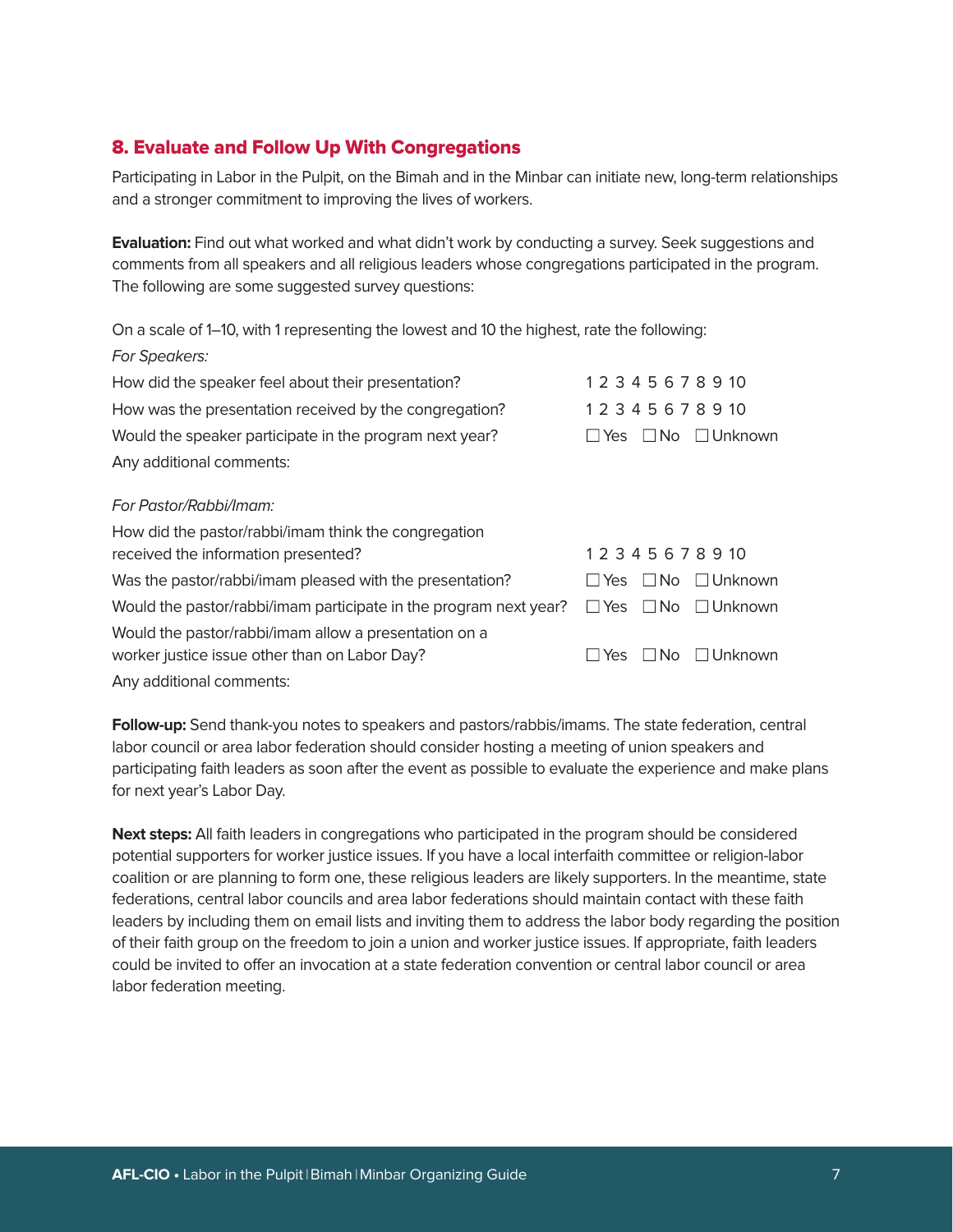#### **CHECKLIST FOR SPEAKERS**

- **1. Call the pastor/rabbi/imam as soon as you are assigned. Ask:**
	- **O** What time does the service start?
	- O At what point in the service will I be speaking, and how long a talk is appropriate? (We are suggesting no more than five minutes.)

#### **2. Getting there:**

- Make sure you know the directions for getting there.
- **Z** Dress appropriately.
- **Z** Plan to arrive at least 15 minutes before the service begins.
- $\blacksquare$  Identify yourself to and thank the pastor/rabbi/imam.
- O Ask where you should sit and from where you will be speaking (some congregations have more than one pulpit, or—depending on the faith group—you may not be in a pulpit but speaking from the front of the congregation).

#### **3. Final reminders for giving your presentation:**

- Speak slowly, loudly and clearly.
- O Be brief. (We are suggesting no more than five minutes.)
- Be prepared.
- O Talk about your own experiences. It is most important to believe what you are saying.

#### **4. Once you have finished:**

- $\blacksquare$  Take a deep breath and smile!
- **O** Greet people after the service. This is a great opportunity to chat informally with interested people.

#### **SAMPLE SPEAKER INTRODUCTION FOR THE PASTOR/RABBI/IMAM**

Labor Day is an opportunity to recognize and remember God's commitment to justice. We have with us today \_\_\_\_\_\_\_\_\_\_\_\_\_\_\_\_\_\_\_\_\_\_\_\_\_\_\_, who will speak to us about faith, work and the struggles of working people to be treated with dignity.

 $\blacksquare$  is a member of  $\blacksquare$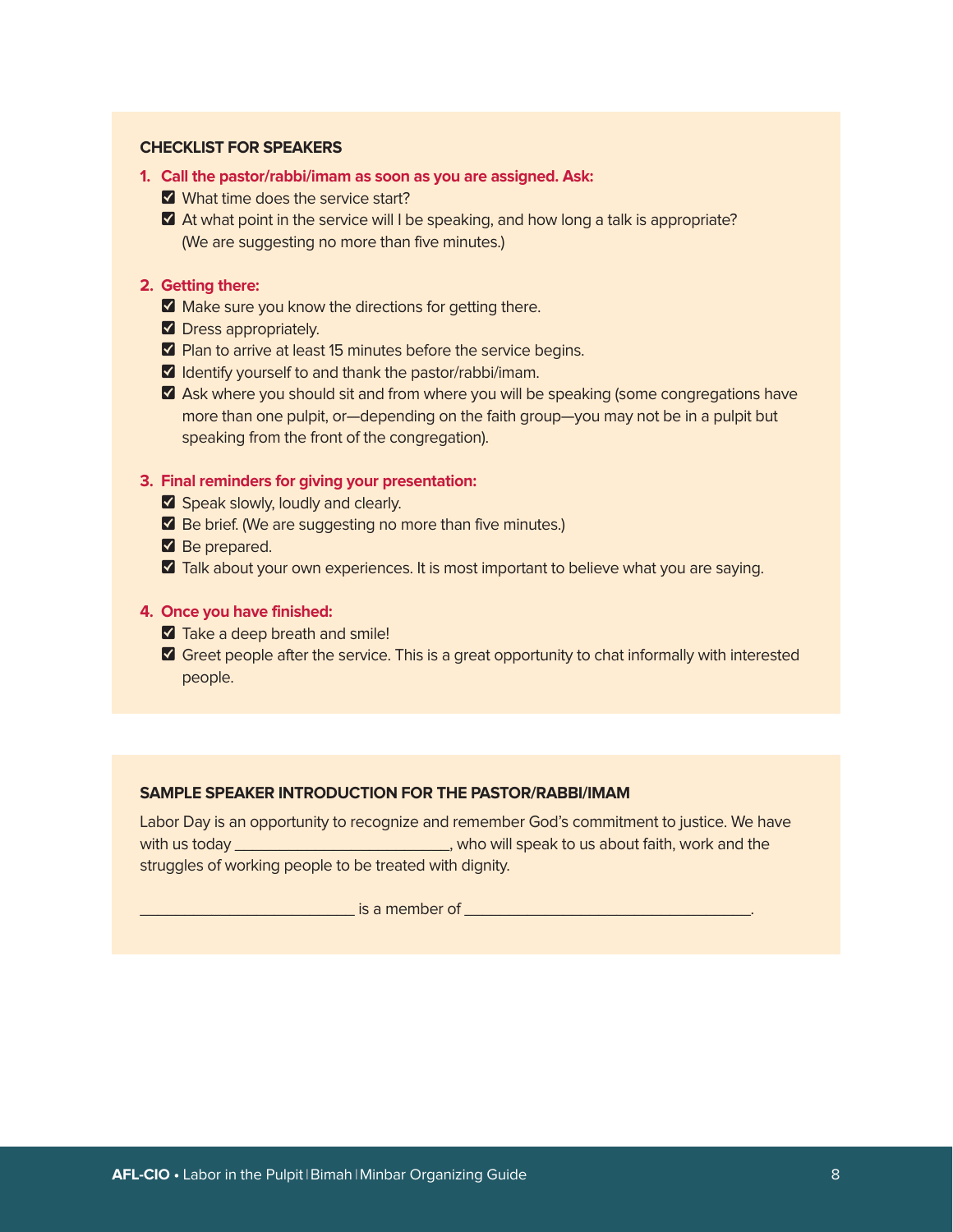#### **SAMPLE OUTLINE AND TIPS FOR A UNION SPEAKER**

- Give a brief introduction and thanks to the congregation.
- State your reason for speaking.
- Note that Labor Day is an opportunity for people of faith to recognize God's commitment to justice.
- Offer a reminder that Labor Day is a hard-earned holiday coming out of the struggles of working people for the eight-hour day and the right to organize unions.
- Tie Labor Day to the appropriate faith group statement about the right to organize found in the Resources section on page 11 (see [What Faith Groups Say About Worker Justice\)](https://drive.google.com/file/d/1Kj8KXojz9V-JbQLkgm0Jc5UCKBTr_unm/view) if one is listed.
- Describe the importance of unions today in light of a current situation.
- Tell a personal story of how unions have had a positive impact on you or how they can help reverse some of the following problems:
	- Decline of earnings
	- Loss of job security
	- Downsizing and the increasing loss of jobs or heavier work burdens
	- Increasing need for multiple breadwinners in a family just to maintain the current standard of living
	- Growing disparity of wealth
- Point out that union contracts protect workers' rights.
- Emphasize that unions are responsible for benefits we often take for granted, such as the eight-hour day, the end of child labor, the public school system and pensions.
- State the importance of the religious community and unions working together.

#### **Do's and Don'ts**

#### **Please do:**

- Keep your presentation within the allotted time frame.
- Be clear, concise and well prepared.
- Introduce yourself and discuss your role in the labor movement.
- Thank the pastor, rabbi or imam.
- Use your own experience in speaking on the connection between religious values and worker justice.

#### **Please do not:**

- Talk statistics
- Use jargon
- Talk for too long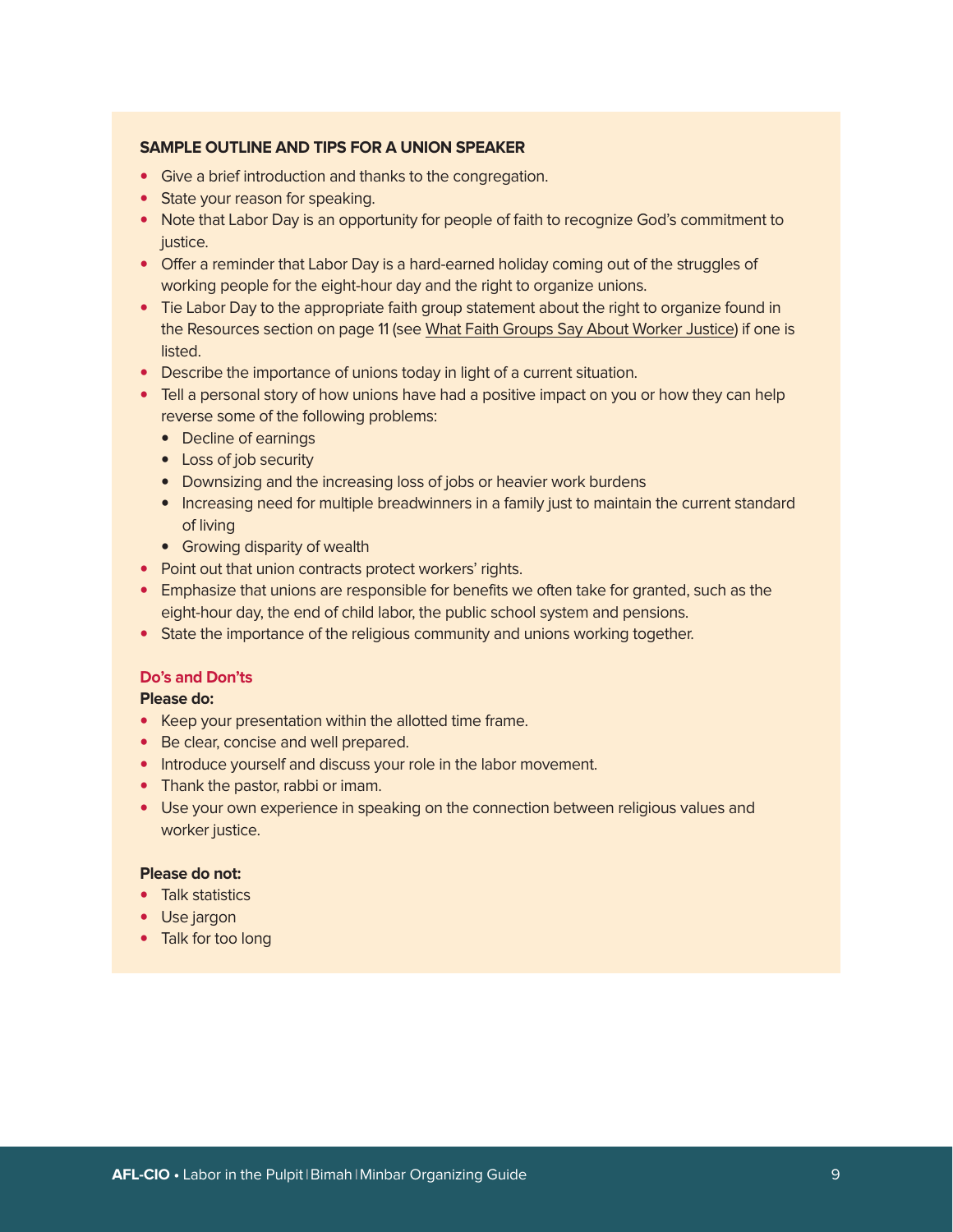#### **Relatable Bible Verses:**

- Deuteronomy 15:11—Open your hand to the poor and needy.
- Deuteronomy 24:14–15—Don't withhold wages of poor and needy laborers, including those of "aliens."
- Proverbs 21:13-Don't close your ears to the cry of the poor.
- Isaiah 32:17—Justice will bring peace.
- Jeremiah 22:13—Woe to him who makes neighbors work for nothing and does not give them their wages.
- Amos 5:22-24-Let justice flow like a stream.
- Micah 6:8—God requires us to do justice, love and mercy and walk humbly.
- Luke 10:27-Love your neighbor as yourself.
- John 3:16–18—Love, not in word or speech, but in truth and action.
- Romans 12:26—If one member suffers, all suffer.
- Corinthians 3:6–9—Each will receive wages according to the labor of each.
- James 5:4—The wages of laborers kept back by fraud cry out.
- Timothy 2:6—The farmer that labors must receive the first rewards.
- II Timothy 6:18–19—Rich people are to be generous and ready to share.

#### **Selected Verses From the Qur'an:**

- Standing for Worker Justice: Qur'an 4:135; Qur'an 5:8
- Dignity of the Person: Qur'an 17:70
- Equality: Qur'an 4:32; Qur'an 3:194; Qur'an 49:13
- Employer Responsibility: Qur'an 17:35; Qur'an 83:1-3; Qur'an 26:181–183
- See the Resources section on the following page for additional teachings of Islam relating to worker justice in "The Qur'an and Worker Justice," "Labor in the Minbar: A Toolkit for Islamic Congregations" and "Social Justice: Labor Rights in Islam."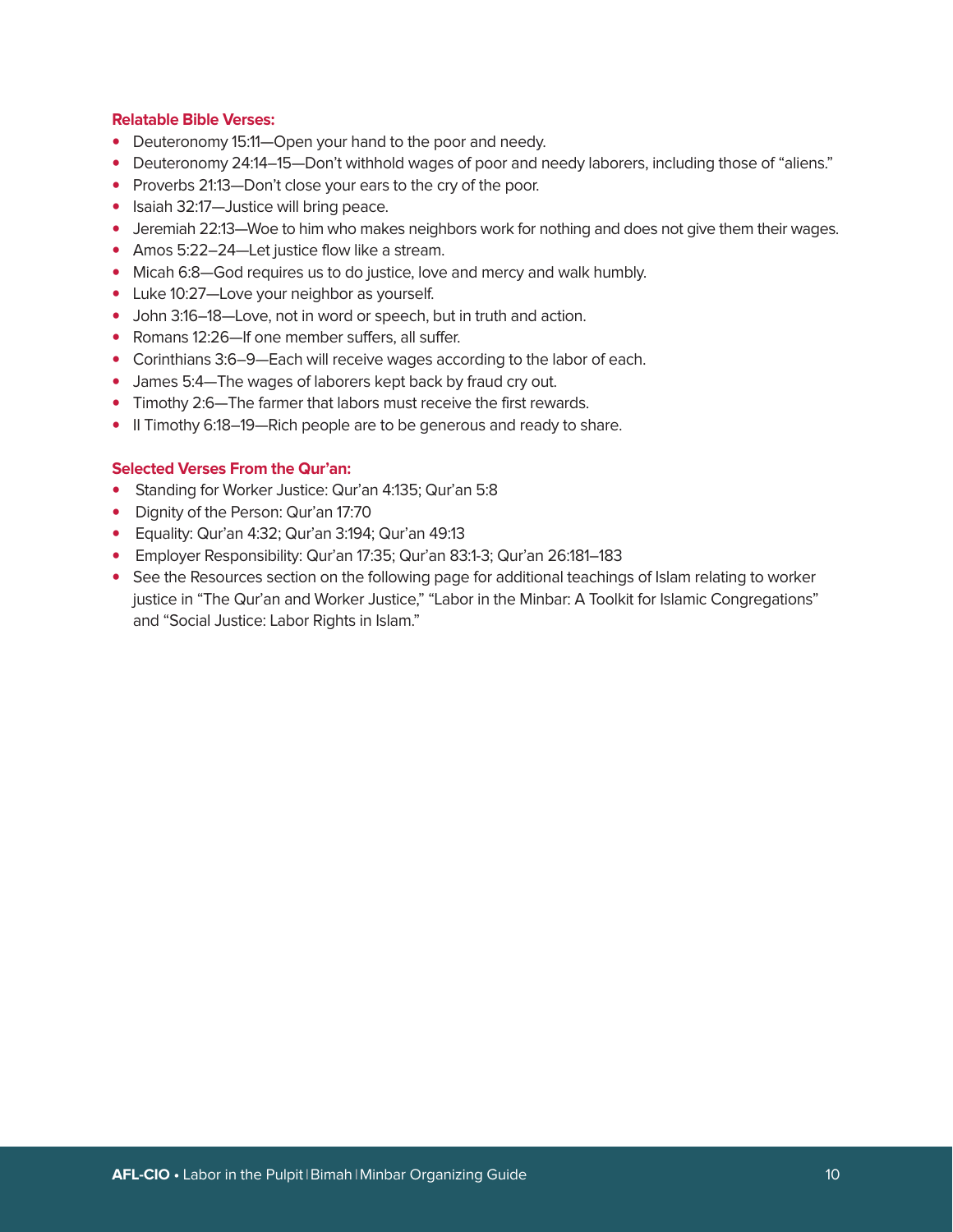### **Resources**

While some of these resources may not be updated, they provide valuable information that can be useful for Labor in the Pulpit, on the Bimah and in the Minbar congregational outreach and presentations.

#### FAITH-BASED INFORMATION

**What Faith Groups Say About Worker Justice** http://www.[aflcio.org/interfaithwj](http://aflcio.org/interfaithwj)

**The Qur'an and Worker Justice**  [aflcio.org/lipquaran](http://aflcio.org/lipquaran)

**Catholic Parish Toolkit (2015)** [aflcio.org/lipcatholic](http://aflcio.org/lipcatholic)

**Protestant Congregation Toolkit (2014)** [aflcio.org/lipprotestant](http://aflcio.org/lipprotestant)

**Labor on the Bimah: A Toolkit for Jewish Congregations (2014)** [aflcio.org/lipjewish](http://aflcio.org/lipjewish)

**Labor in the Minbar: A Toolkit for Islamic Congregations (2014)** [aflcio.org/lipmuslim](http://aflcio.org/lipmuslim)

**Social Justice: Labor Rights in Islam**

<https://drive.google.com/file/d/1AJ2fqnqkV8APkv5VTZgKHx7kP34K-D5O/view?usp=sharing>

**For more information, questions and any assistance you might need, contact: Michael Szpak, Religion-Labor Coordinator, AFL-CIO Civil, Human and Women's Rights Department at 202-637-5284 or by email at mszpak@aflcio.org.**

Guide produced with materials from Interfaith Worker Justice